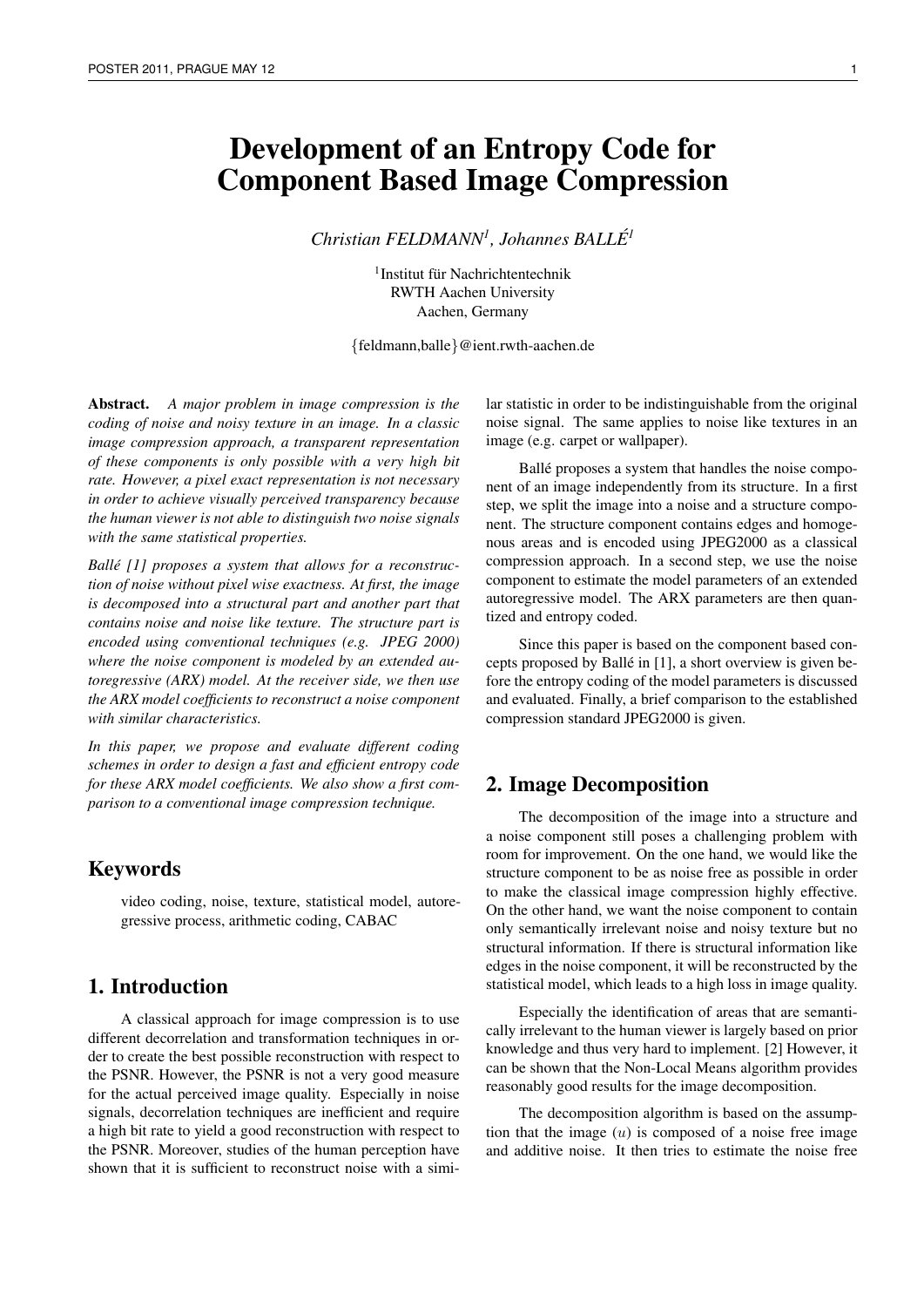pixels  $(\hat{u}(x))$  from an average value of the noisy pixels u in a window  $W$  around the pixel position  $x$ .

$$
\hat{u}(x) = \frac{1}{C(x)} \sum_{y_i \in \mathcal{W}} w(x, y_i) \cdot u(y_i) \tag{1}
$$

Each value in the average is weighted by a factor  $w$  that depends on the similarity of the region around  $x$  compared to the region around  $y_i$ . If the similarity is high  $w$  is high because we assume that the noisy pixel  $y_i$  carries a lot of information about the pixel  $\hat{u}$  that we are trying to estimate. [3]

## 3. The Texture Model

In a first approach, we can approximate the noisy texture by a Gaussian white noise process. In this case the process can be described by its standard deviation  $\sigma$ . However, noise like texture carries a lot of pixel dependencies and thus can better be approximated by an autoregressive model:

$$
n(x) = \sigma(x)\omega - a(x) * n(x) \tag{2}
$$

In this model the Gaussian white noise process  $\omega(x)$  is amplified by  $\sigma$  and filtered by an all-pole filter  $a(x)$ .

Since we will quantize the filter coefficients we need a way of measuring the quality of the noise signal that is generated by the autoregressive model. For this, classical measures like the mean squared error or the peak signal to noise ratio are not applicable since we do not intend to generate a pixel exact reconstruction of the noise component.

In audio compression, there exists a very similar problem for linear predictive coding (LPC). Based on a maximum likelihood approach, Itakura introduced a way of measuring the probability that a given signal has been created by a system with certain LPC coefficients [8]. If we transfer this measure to our autoregressive model we get:

$$
D(\boldsymbol{a}) = \left(\frac{\hat{\sigma}(\hat{\boldsymbol{a}})}{\hat{\sigma}(\boldsymbol{a})}\right) \tag{3}
$$

where  $\hat{\sigma}$  represents the maximum likelihood estimate of  $\sigma$ for the distorted model coefficients  $\hat{a}$  and for the optimal model parameters  $\boldsymbol{a}$ . [9] Although we use this distance function to measure the distortion that is introduced by quantization of the AR model parameters, a connection between the measure and the visual quality still has to be empirically proven.

Another observation concerning the autoregressive model is that after the decomposition step parts of noisy texture can still be found in the structure component  $s(x)$  creating dependencies of the model to the structure component. To compensate for these dependencies we add an additional term to the autoregressive model in equation (2):

$$
n(x) = \sigma(x)\omega - a(x) * n(x) - c(x) * s(x) \tag{4}
$$



Fig. 1. Cluster map coding results averaged over the test set for three different numbers of centroid vectors (4, 6, and 8).

where  $c(x)$  represents the filter that models the linear dependency between the two components. Since noisy texture in natural images is usually attached to objects in a scene, we allow the parameters  $\sigma$ , a and c to depend on the position in the image  $(x)$ .

If we apply this model to our image, we get a standard deviation  $\sigma$  and the dependency vectors  $a$  and  $c$  for every pixel in the image. Since this will not lead to a data reduction, we need to do a quantization of the parameters. In a first step, we split the image into blocks and assume that the ARX model parameters are constant within these blocks reducing the parameters to  $\sigma$ ,  $a$ , and  $c$  per block. In a second step, we assume that noisy texture in an image is associated with objects and stretches over a range of blocks in an image. Because of this, we merge blocks with similar  $a$  and  $c$ vectors into clusters and only save one set of  $a$  and  $c$  vectors per cluster. [7]

## 4. Coding Schemes

Overall, the quantization results in three components that need to be encoded for the ARX model. In this section, we present different approaches for an efficient encoding of these model parameters. For all methods we use an independent implementation of the Context-Adaptive Binary Arithmetic Coding (CABAC) engine. [6]

#### 4.1. Cluster map

The cluster map maps every block in an image to a cluster. The cluster then contains the ARX model parameters for this block. Since texture in natural images usually attaches to objects that span over multiple adjacent blocks, the cluster map tends to form areas of blocks that are assigned to the same cluster. In addition, we force the cluster map to form homogenous areas by applying a Gaussian kernel to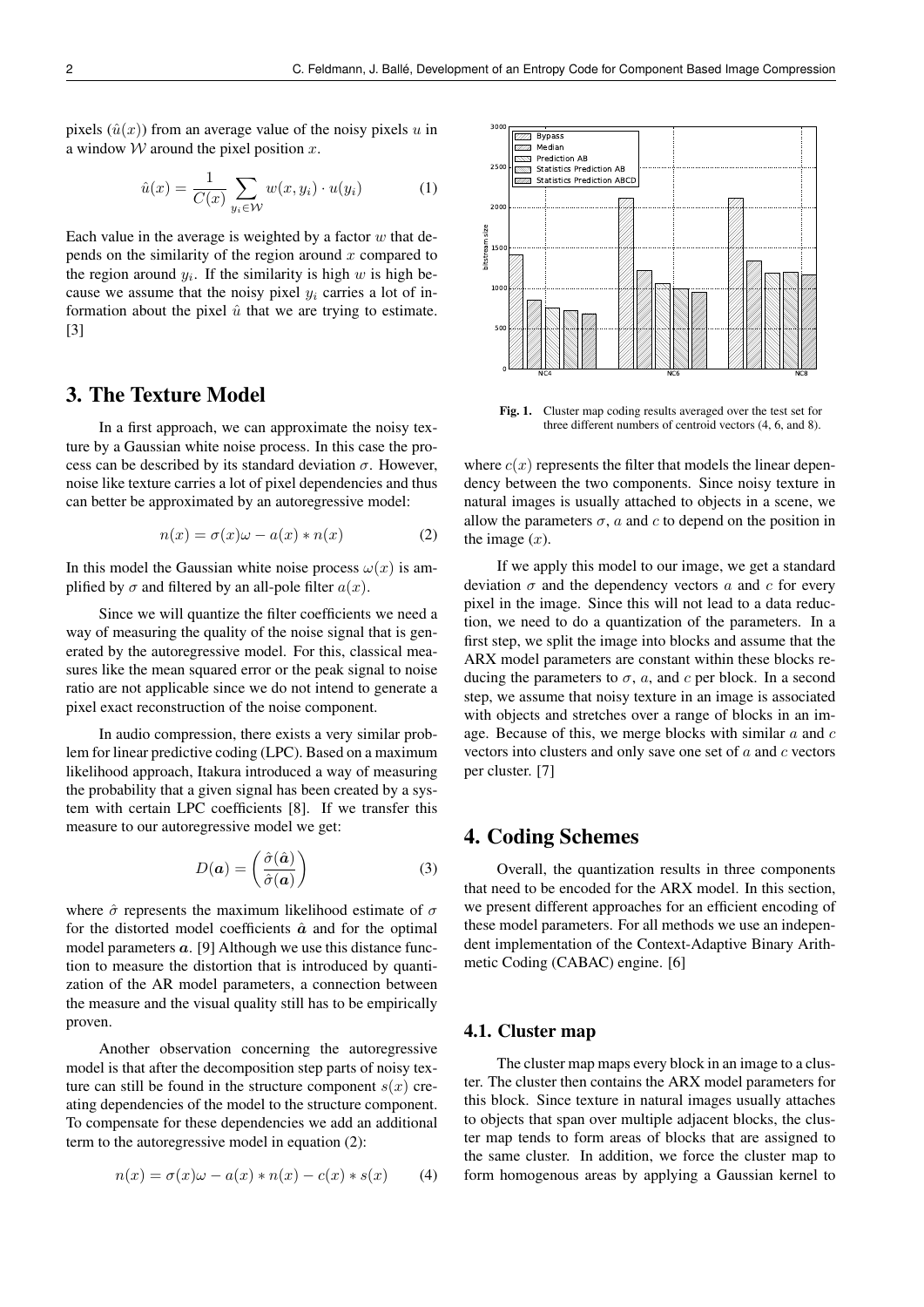the mapping in every iteration of the clustering algorithm. Especially for small block sizes, this is necessary for the algorithm to converge. Choosing the wrong cluster for a block would result in a noise reconstruction with a very different characteristic than the original noise signal. Due to this fact, all presented coding methods allow a perfect reconstruction of the cluster map.

We evaluated several predictive methods that try to generate bits with a high probability of being 1 so they can be efficiently coded in a CABAC context. The mapping is scanned in a raster scan order, and the current block X is predicted using the neighboring blocks A (left), B (top), C (top right), and D (top left). If a prediction fails or no surrounding blocks are avaliable the index, X is encoded in bypass mode using a fixed length binarization.

*Bypass Mode:* All indices are encoded using a fixed length binarization and the CABAC bypass engine.

*Median Prediction:* The median value of A, B, and C is used for the prediction. If C is not available, D replaces it. The idea is that the median will act as a majority decision favoring the value that occurs more than once. One bit then encodes if the prediction is correct.

*Prediction AB:* This method, that was already proposed in [1], uses the blocks A and B for a prediction of the mapping of X. The first bit encodes if either A or B yields the correct prediction. The context for this bit is chosen according to the condition if A and B share the same index or not. If the first bit is true but A and B do not have the same index, a second bit, encoded in bypass mode, signals if A or B yields the correct value for X.

*Statistic Prediction AB:* In order to further improve the prediction efficiency we measure the relative frequencies of the neighboring blocks A, B, C, and D yielding the correct prediction depending on the neighborhood constellation (e.g. A, B, and C share the same index, D has a different index). The prediction works exactly like the previous method (prediction AB) but the bits are encoded in contexts depending on the measured relative frequencies. We use 10 contexts to bundle bits with approximately the same probability.

*Statistic Prediction ABCD:* The relative frequencies can also be used to extend the prediction to the blocks C and D. For this, the statistic cannot only provide a most probable prediction but also a second most probable prediction for X. In the first bit, we encode if either of these is correct. A second bit then signals if it actually is the most probable or the second most probable prediction that yields the correct prediction. We then encode both bits in contexts that are chosen according to their relative frequencies.

#### 4.2. ARX coefficients

Analysis of the value distribution in the  $a$  and  $c$  vectors show that there is a strong concentration at zero that can be exploited for entropy coding of the values (Fig. 2). Since positive and negative values are equiprobable, the sign for



Fig. 2. Histogram over the absolute value of ARX model coefficients.

all non-zero values is encoded using the bypass engine. *Exp-Golomb k=0:* The values are encoded using an Exp-Golomb code for  $k=0$  and the CABAC bypass engine. This is the scheme utilized in [1].

*Exp-Golomb, adaptive k:* Since k=0 is usually not a very good approximation of the distribution of the model parameters we determine a better value for k by testing values from 0 to 25 and choosing the value that yields the smallest bit stream size. The optimal k value is signaled to the decoder at the beginning of the bit stream with an Exp-Golomb  $(k=0)$ code.



Fig. 3. Layering of the neighborhood around X depending on the distance to the center.

*Layer based:* The ARX coefficient vector represents a neighborhood of dependencies. Because of this, large values in the vector tend to concentrate at the center so we can also exploit the position in the neighborhood mask. The values in the neighborhood are divided into layers (see Fig. 3). Each layer is then encoded like before with an Exp-Golomb code with adaptive k. The necessary signalling for the k values of each layer is minimized by only encoding the difference to the last layers  $k$  value with an Exp-Golomb  $(k=0)$  code.

*Bit-wise arithmetic coding:* Here we adopt a method proposed in [4] that uses a context based binary arithmetic code for values that have a concentration at zero. The quantized value is represented by its binary representation. Every bit level is now encoded in a different CABAC context because we assume that the most significant bit has a high probability of being zero which decreases with decreasing significance. The CABAC engine then exploits these sorted probabilities by using the CABAC binarization.

#### 4.3. ARX model standard deviation

The last component we need to encode is the ARX model standard deviation  $\sigma$  for each block. In our experi-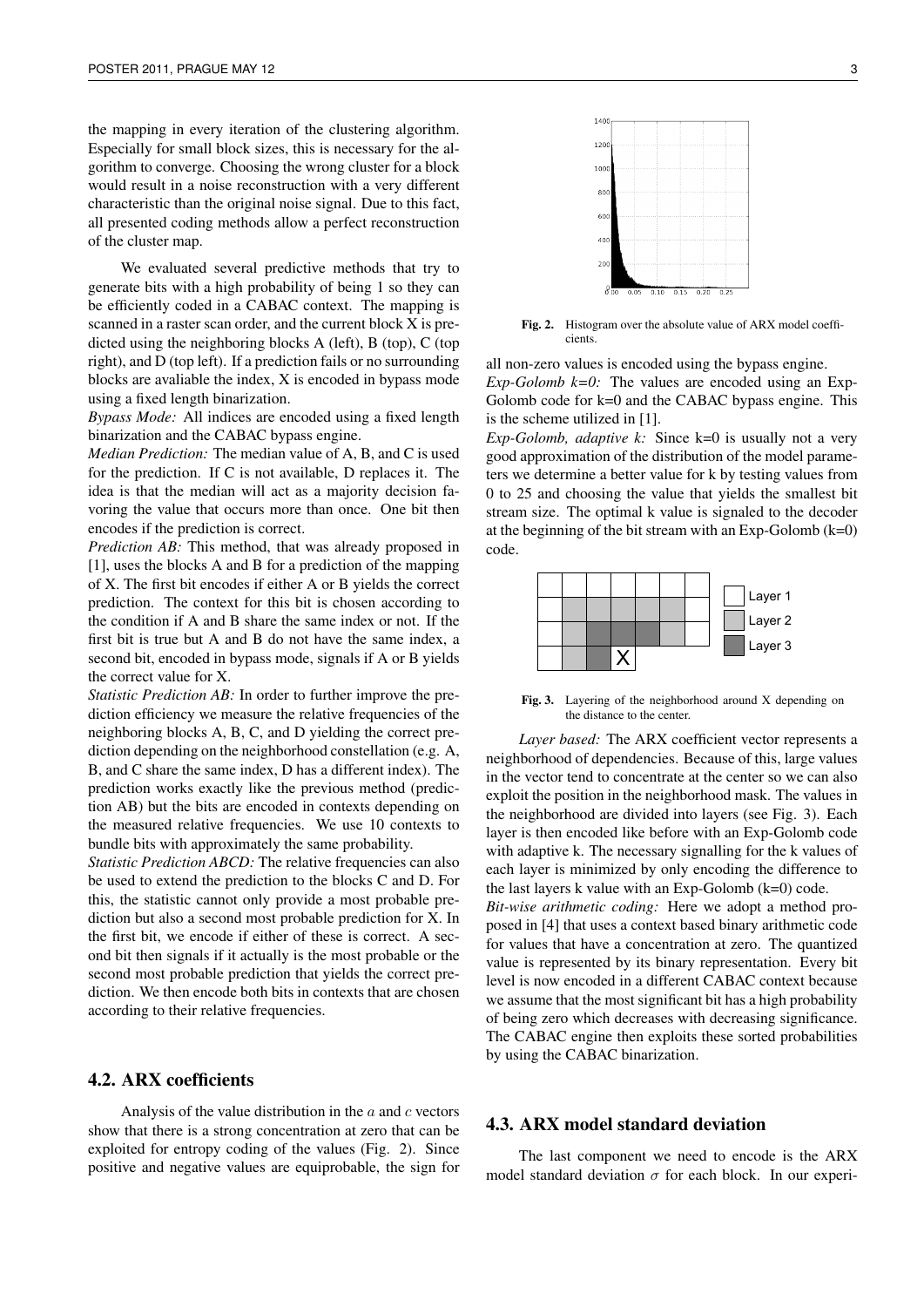

Fig. 4. Bit stream size vs. Itakura distance for image "'Lena"' and a varying scalar quantization of A. The depicted quantization step size ranges from 0.01 to 0.00001.

ments, the  $\sigma$  values presented certain properties of natural images. This can be explained by the fact that  $\sigma^2$  is directly proportional to the noise energy in the corresponding block. In the reconstruction,  $\sigma$  corresponds to the local contrast of texture multiplied by the filter gain of  $a(x)$ . An example for the image *Lena* can be seen in Fig. 5. An obvious way to measure the reconstruction quality is therefore to calculate the mean squared error for the reconstructed  $\sigma$  values. Due to this similarity to natural images, we also evaluated the use of transform-based codes for the  $\sigma$  values.



Fig. 5. Example of a standard deviation map for "'Lena"'. Top left: estimated  $\sigma$  values. Top right: lossy scalar quantization. Bottom left: lossy Daubechies wavelet. Bottom right: lossy Haar wavelet. All lossy methods are compared at the same bit rate (1 bit per  $\sigma$  value).

*CABAC binarization:* Each value is encoded using a unary code up to a quantization step index  $q$ . If the value is higher than the limit the difference between the value and the limit is encoded with an Exp-Golomb code with k=0. The bits of the unary code are encoded in seperate CABAC contexts in order to let CABAC approximate the distribution.

*Context from cluster mapping:* Blocks that are associated to the same cluster share a similar texture and thus tend to have a similar distribution of  $\sigma$  values. The coding works like in the method above but with a seperate range of CABAC contexts for every cluster. This method is used in [1].



Fig. 6. MSE vs. bitrate size of  $\sigma$  for Kodim02.

*JPEG-LS Prediction:* JPEG also defines a lossless encoding scheme that uses a prediction based on an edge heuristic employing the blocks A, B, and D to predict the value of  $X$  [5]. The resulting error signal is then encoded using the already presented CABAC unary/Exp-Golomb code. *Median prediction:* Another practical prediction can be made by calculating the median value of A, B, and C (if not available D). The resulting prediction error is then again encoded using the CABAC unary/Exp-Golomb code.

*Wavelet methods:* Due to the fact that the map shows certain characteristics of natural images, we also considered the use of a transform coder. As a readily available method, we implemented the SPITH algorithm in combination with the Haar and the Daubechies 9/7 wavelet.

#### 5. Results

The coding methods were evaluated on a test set comprising the Kodak set and the well-known test images Baboon, Barbara, Boat, Clown, Elaine, Lena, Peppers and Plane. Unless otherwise noted we used an 11x6 support for  $a(x)$ , a 1x1 support for  $c(x)$ , block size 8x8 pixels, and a quantization step size of 0.00001 for the ARX model parameters. These settings were also used in [1] so that results can be compared.

*Cluster mapping:* All predictive methods provide comparable results (Fig. 1). It can be seen that the median prediction performs slightly worse than the method proposed in [1] (Prediction AB). Another observation is, that the use of a statistic results in a slight improvement of the efficiency at the additional cost of creating the statistic from a representative image set and saving it. In addition, this statistic has to be recreated every time the decomposition filter or the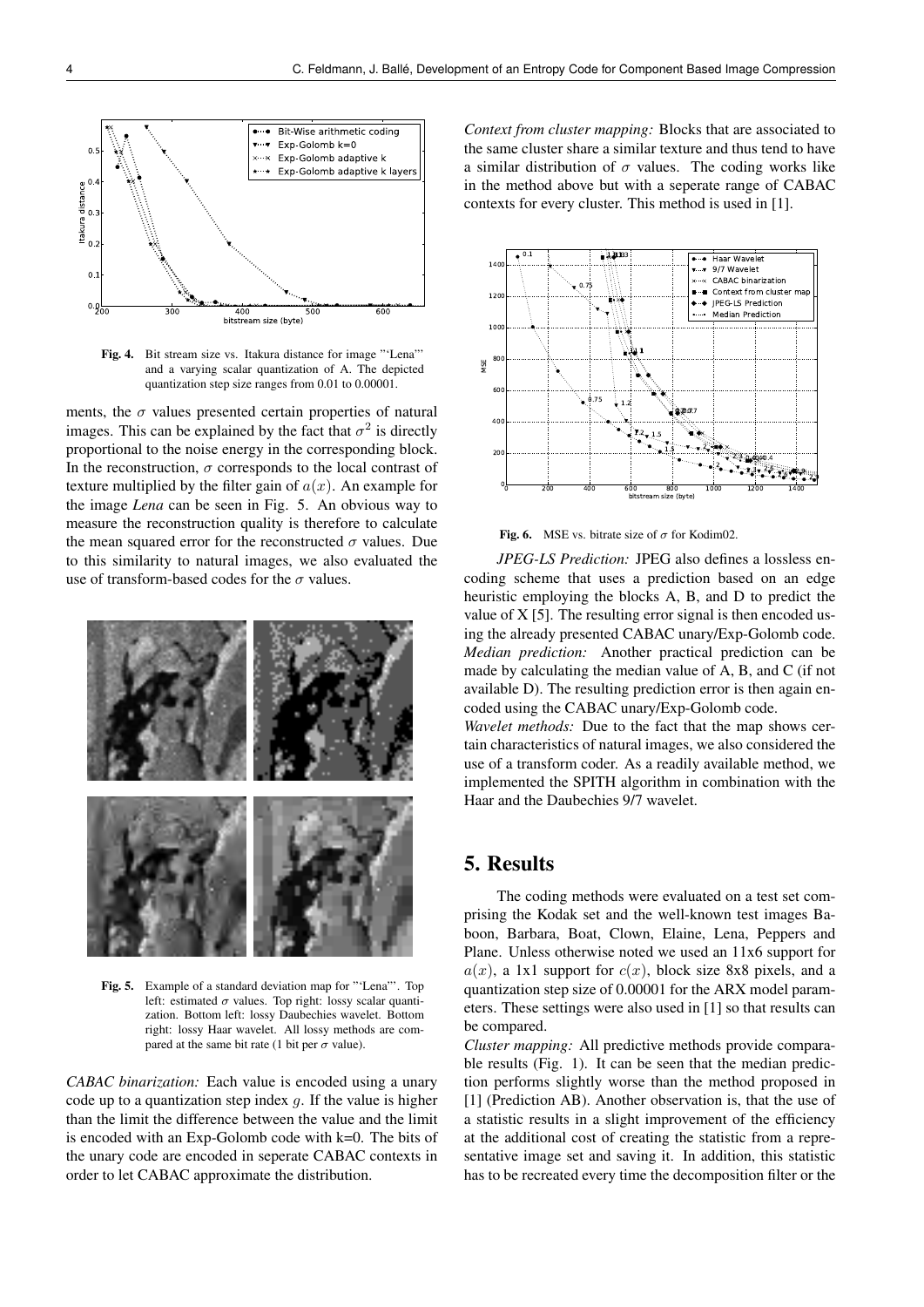

Fig.7. Example (crop) of the component based image compression for the image *barbara*. Left: Original image. Center: JPEG2000 compression. Right: Component based image compression. The compression ratio for both compressions is set to 0.8bpp.

quantization scheme for AR vectors is changed what might render it impractical.

*ARX coefficients:* The results show that the bit-wise arithmetic coding as well as the adaptive Exp-Golomb methods perform significantly better than the Exp-Golomb code for k=0 (Fig 4) as used in [1]. In addition, one can observe that the encoding of the vectors in layers yields a slight performance gain at the very low additional cost of sorting the values in layers. These results are very similar for all images in the test set.

*ARX model standard deviation:* Fig. 6 shows the MSE to bit rate ratio for the different  $\sigma$  coding methods. We can observe that the wavelet methods and especially the Haar wavelet outperform the predictive methods with respect to the MSE. Similar rate-distortion results can be observed for the whole test set. Since scalar and wavelet methods yield different reconstructions, we assigned the rate for the wavelet methods so that the reconstruction yields approximately the same MSE as the reconstruction of the scalar methods with a fixed quantization step size. This way, we created comparable results for both methods.

Fig. 8 shows the results averaged over the test set for each component. Here we can see that, for a similar MSE, the wavelet methods yield substantially better performance than the scalar methods. Similar to the Itakura distance, it has to be considered that the actual relationship between MSE and perceived visual quality of the noise reconstruction has yet to be evaluated.



Fig. 8. Overall rate improvement compared to [1] at same settings, averaged over the test set.

The previously used method ([1]) consists of Prediction AB for the cluster mapping, Exp-Golomb with k=0 for the ARX coefficients, and the Cluster mapping method for the  $\sigma$  values. Our method combines statistic prediction ABCD for the cluster mapping, the layer based method for the ARX coefficients, and the Haar wavelet method for the  $\sigma$  values.

Overall, we were able to create an efficient code for the ARX model parameters. With this component in place the component based image compression can now be compared